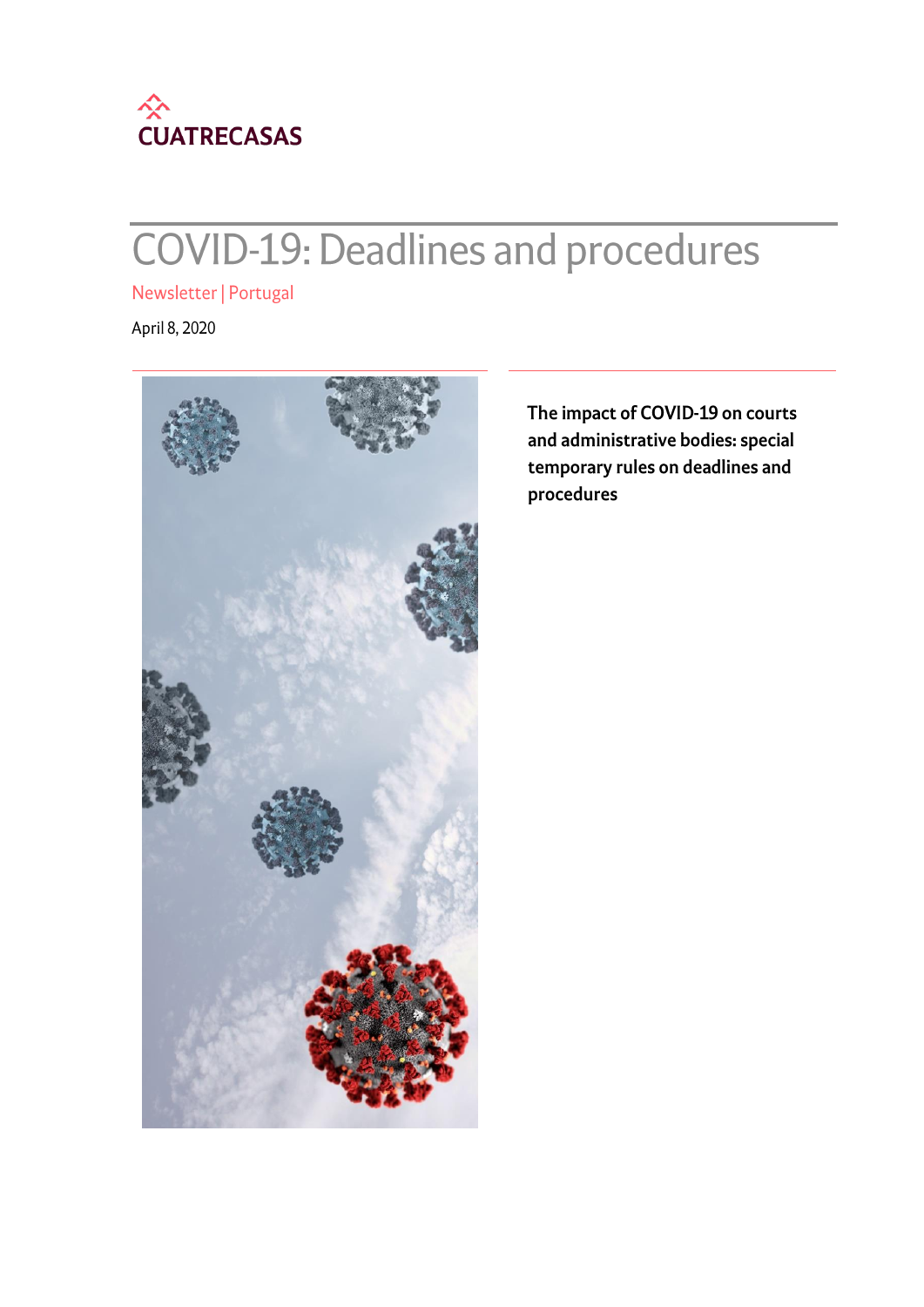

# Special temporary rules on deadlines and procedures

Since declaring the state of alert on March 13 and the state of emergency on March 18, the Portuguese Government has passed a range of special temporary measures to address the current political, social and economic situation caused by the COVID-19 pandemic.

Initial measures were set out in Decree Law 10-A/2020, of March 13 (DL 10-A/2020) and were subsequently ratified and added to by new measures approved in Law 1-A/2020, of March 19 (Law 1-A/2020).

Both acts establish provisions on how courts and administrative bodies should work. However, they have been interpreted in different ways, particularly regarding the scope of the suspension of deadlines in proceedings and procedures and the date on which the legislation in question comes into force.

Therefore, to clarify the special temporary rules (mainly relating to proceedings and procedures), on April 6, the Diário da República published Law 4-A/2020, introducing the first amendment to Law 1-A/2020 and the second amendment to Decree Law 10-A/2020.

It amends section 7 of Law 1-A/2020 and includes a new section (7-A), which specifically relates to deadlines in pre-contractual contentious matters and public procurement.

Below are the rules resulting from the amendments.

#### Deadlines for submissions and for holding proceedings and procedures (section 7) L

### A) Deadlines, proceedings and procedures suspended

All deadlines for submissions and for holding proceedings and procedures before the judicial courts, administrative and tax courts, the constitutional court, the court of audit and other jurisdictional bodies, arbitral tribunals, the public prosecutor, lay courts, alternative dispute resolution bodies and tax enforcement bodies are suspended until the end of this exceptional period, on a date that will be established in a decree law.

Limitation periods and expiry will continue to be stayed on all kinds of procedures.

The legislation also clarifies that the deadline for a debtor to file for insolvency is suspended, as are all enforcement procedures, namely concerning sales, ranking of creditors in enforcement proceedings, judicial foreclosures of properties and attachment orders and their preparatory proceedings, with the exception of those that would seriously hinder the livelihood of the enforcing party or, if not carried out, would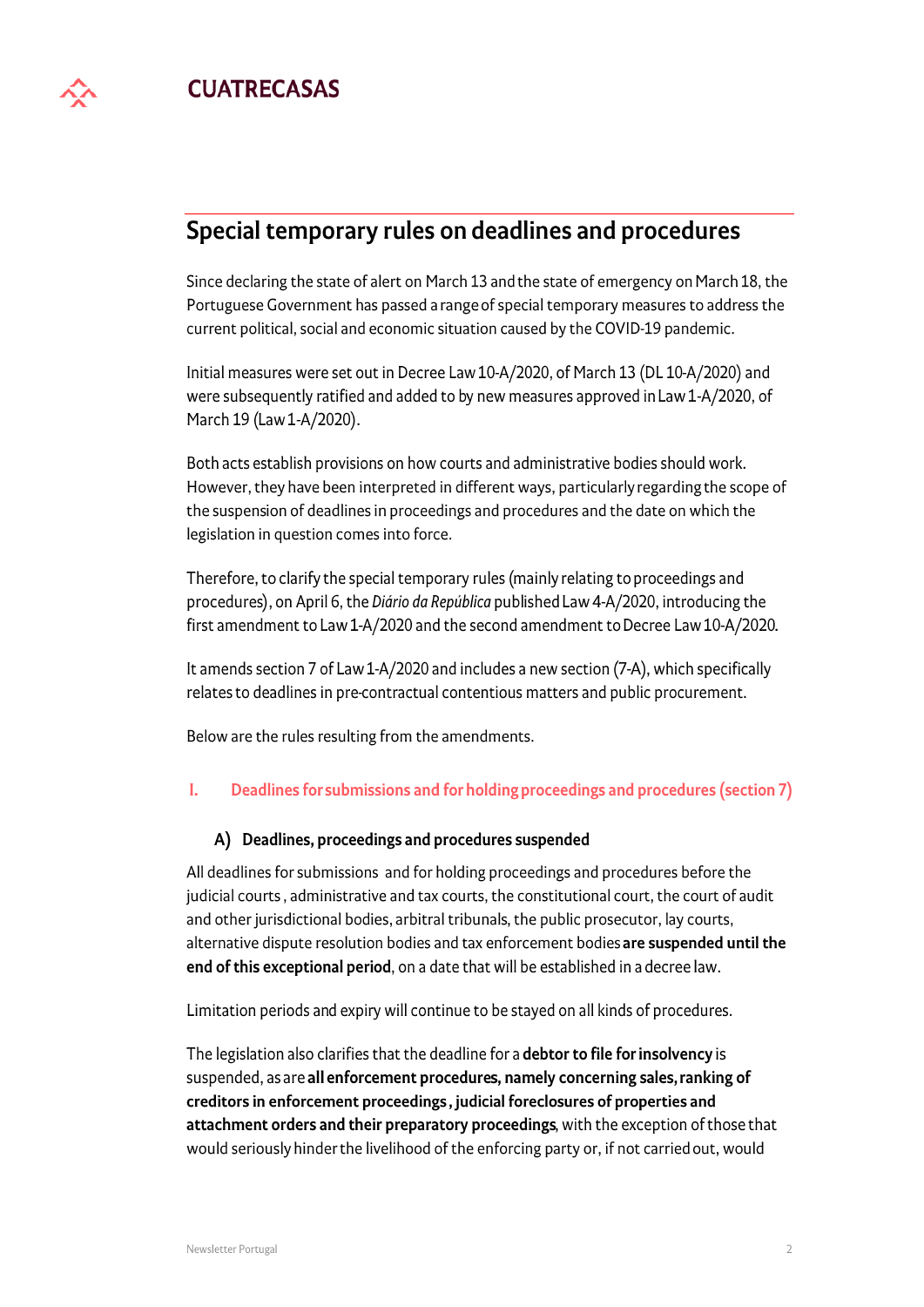

cause serious or irreparable damage, which shall be determined by a prior court decision.

So that procedures can continue in certain circumstances, the Law states that the suspension of deadlines will not prevent:

- ⋗ The course of procedures and the carrying out of non-urgent in-person and remote proceedings when all the parties consider that they have means to ensure that they can take place digitally or through appropriate remote means, such as telephone, video conference or equivalent.
- $\blacktriangleright$ The issue of a final decision in procedures in which the court and other bodies consider that no further steps are necessary.

The suspension of deadline rule also applies to the following procedures, with the necessary adaptations:

- > Procedures in notarial and registry offices.
- Administrative infringements, sanctions and disciplinary procedures, including  $\blacktriangleright$ court challenges to final or provisional decisions of direct, indirect, regional and local administration, and other administrative organizations, including the Autoridade da Concorrência, Autoridade de Supervisão de Seguros e Fundos de Pensões, tho Banco de Portugal and Comissão do Mercado de Valores Mobiliários, and those of professional public associations.
- > Administrative and tax procedures relating to proceedings brought by individuals (the controversial reference to "deadlines that favor individuals" has been removed). In terms of tax procedures, the only deadlines suspended are those for filing a court challenge, appeals for reversal, hierarchical appeals or others of the same nature, and their subsequent proceedings and procedures.

Eviction orders remain suspended, as well as special procedures to vacate and the enforcement of orders to handover leased properties when the final court decision taken may leave the tenant in a vulnerable situation because of a lack of own residence or other material social grounds.

### B) Deadlines, proceedings and procedures not suspended

### Deadlines, proceedings and procedures in urgent processes are not interrupted or suspended, as follows:

⋗ Procedures that require the physical attendance of the parties, their representatives or other parties to the process will take place through appropriate remote means, namely telephone, video conference or equivalent.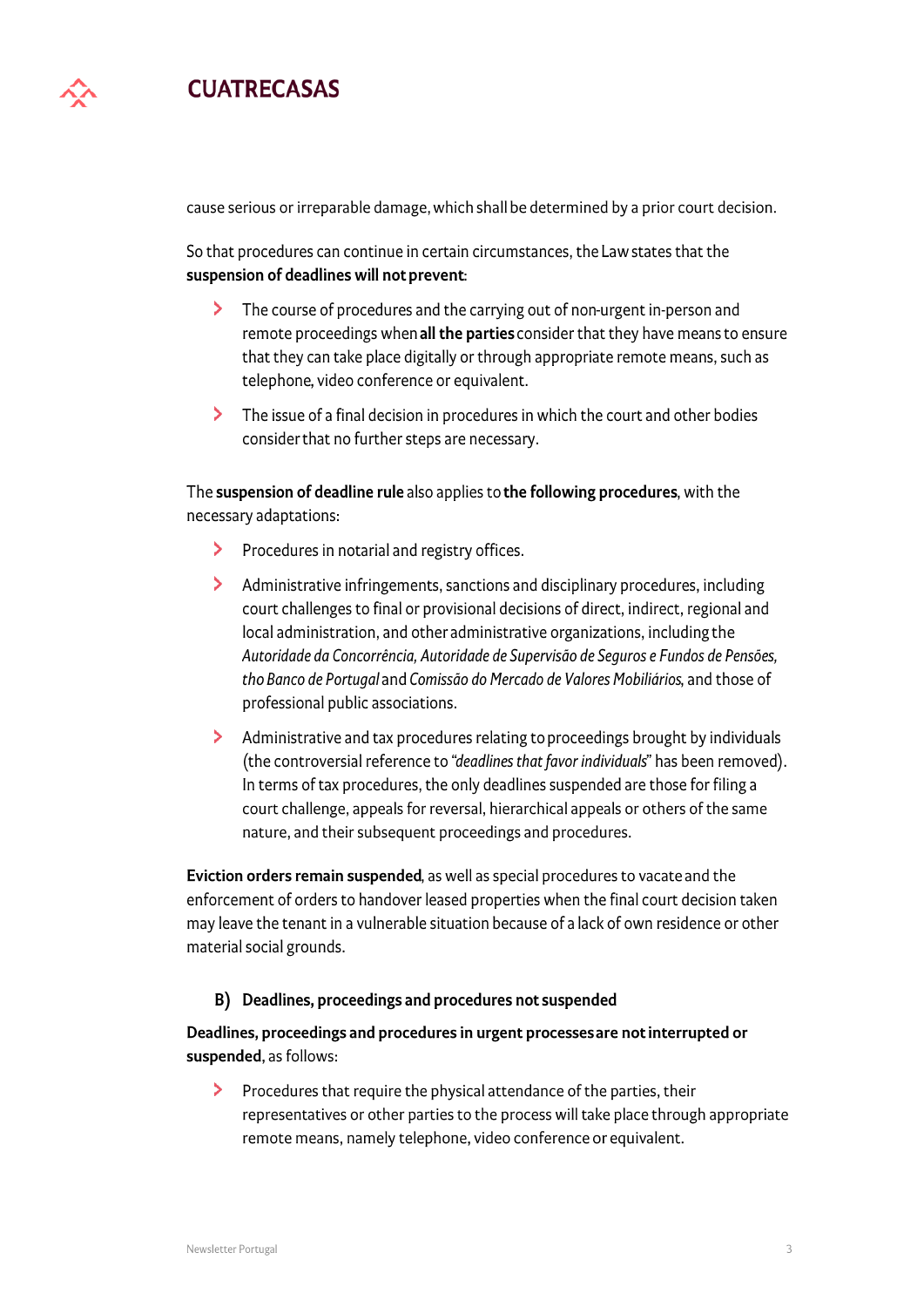

- $\blacktriangleright$ If procedures that require the physical attendance of the parties, their representatives or other parties to the procedure cannot be carried out remotely, and the matter concerns the life, physical integrity, mental health, freedom or immediate livelihood of the parties, the procedure may take place, provided it is not attended by a greater number of persons than the maximum recommended by the health care authorities, based on the guidance given by senior authorities.
- $\blacktriangleright$ The suspension rules will apply to urgent proceedings when it cannot be guaranteed, or it is not appropriate to guarantee, the holding of those acts requiring the physical attendance of the parties as described above.

Under the new Law, the following are considered urgent and can continue without suspension or interruption of deadlines, proceedings or processes:

- $\overline{\phantom{0}}$ Processes and proceedings to defend rights, freedoms and safeguards that have been violated or compromised by an unconstitutional or unlawful measure (as provided for in section 6 of the Regulation on the state of siege and the state of emergency, under Law 44/86, of September 30), specifically the Habeas Corpus principle in the event of unlawful detention or arrest.
- $\blacktriangleright$ The urgent service set out in section 53.1 of Decree Law 49/2014, of March 27 (which includes the urgent service set out in the Criminal Procedure Code, the law on international judicial cooperation in criminal matters, the mental health law, the law on the protection of at-risk minors and young people and the legal rules on the entry, stay, exit and expulsion of foreign nationals in Portugal, which must be carried out on Saturdays, public holidays falling on Monday, and the second day of a public holiday where they fall consecutively).
- $\blacktriangleright$ The processes and proceedings required to prevent irreparable damages, such as those concerning at-risk minors, urgent educational protection processes and convicts who have been accused of an offense (in investigation stage and judicial stage).

As an exception to the suspension of processes and proceedings in administrative organizations, the new Law states that deadlines relating to proceedings held exclusively electronically under the powers of the Instituto Nacional da Propriedade Industrial will not be suspended.

#### П. **Public procurement (section 7-A)**

Law 4-A/2020 includes a new section (7-A) in Law 1-A/2020, establishing rules on court processes and proceedings relating to public procurement and amending the special public procurement rules under Decree Law 10-A/2020.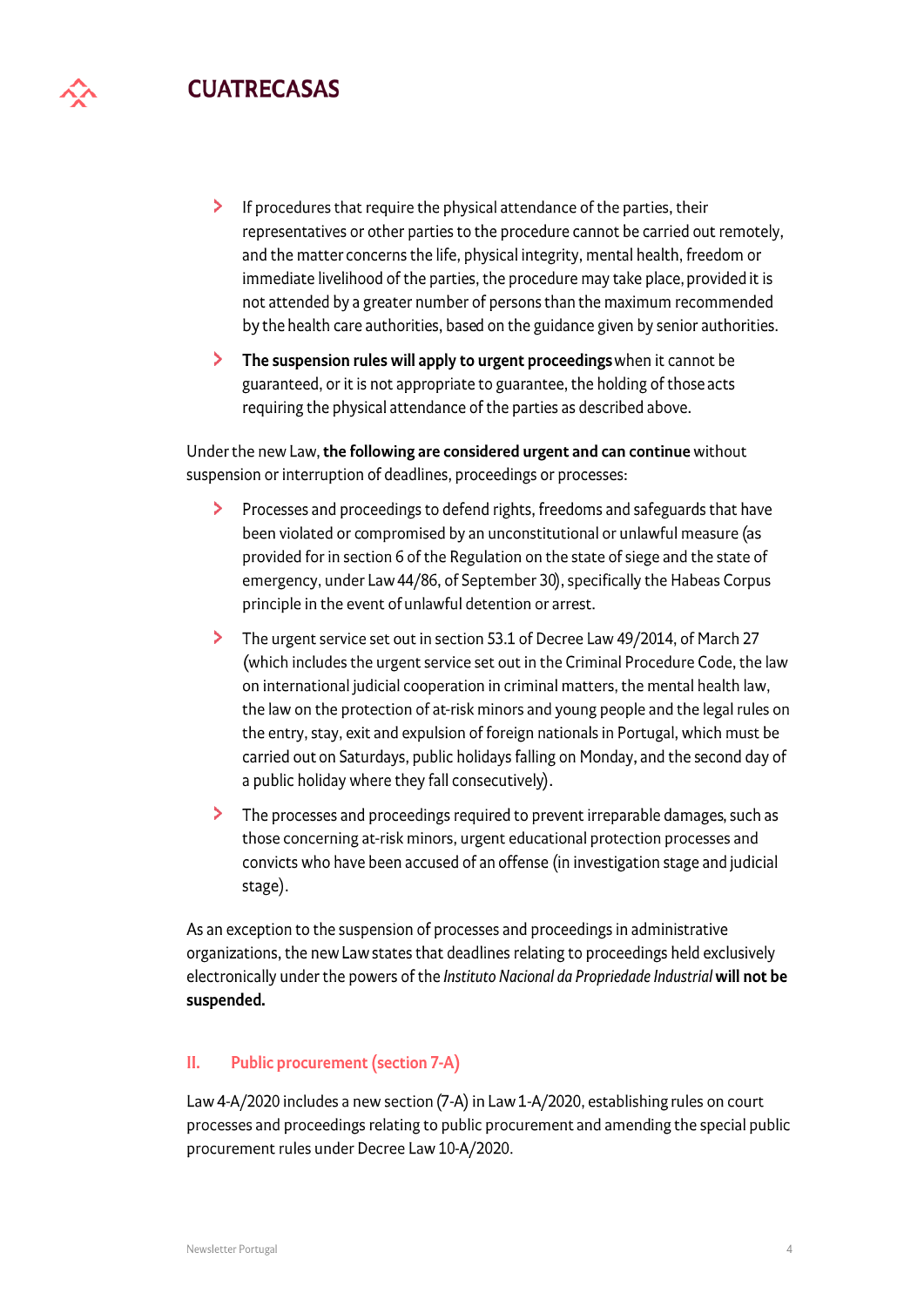

The new rules are examined in our newsletter available here.

#### III. **Entry into force and effects**

### The new legislation enters into force on April 7, 2020, the day after it is published.

In terms of its legal effects, Law 4-A/2020 clarifies and sets out the following:

- $\sum_{i=1}^{n}$ Generally, the Law will come into force on March 12, 2020, when Decree Law 10-A/2020 was enacted.
- $\blacktriangleright$ Article 7 of Law 1-A/2020, in its new wording, will be considered in force as of March 9, 2020.
- $\blacktriangleright$ The above will not apply to rules on urgent proceedings, which will be effective only once the Law comes into force on April 7, 2020.
- $\blacktriangleright$ The regulation establishing that deadlines will not be waived for hearings carried out exclusively electronically, in the scope of the powers of the Instituto Nacional da Propriedade Industrial, will come into force only when Law 4-A/2020 does; i.e., on April 7, 2020.